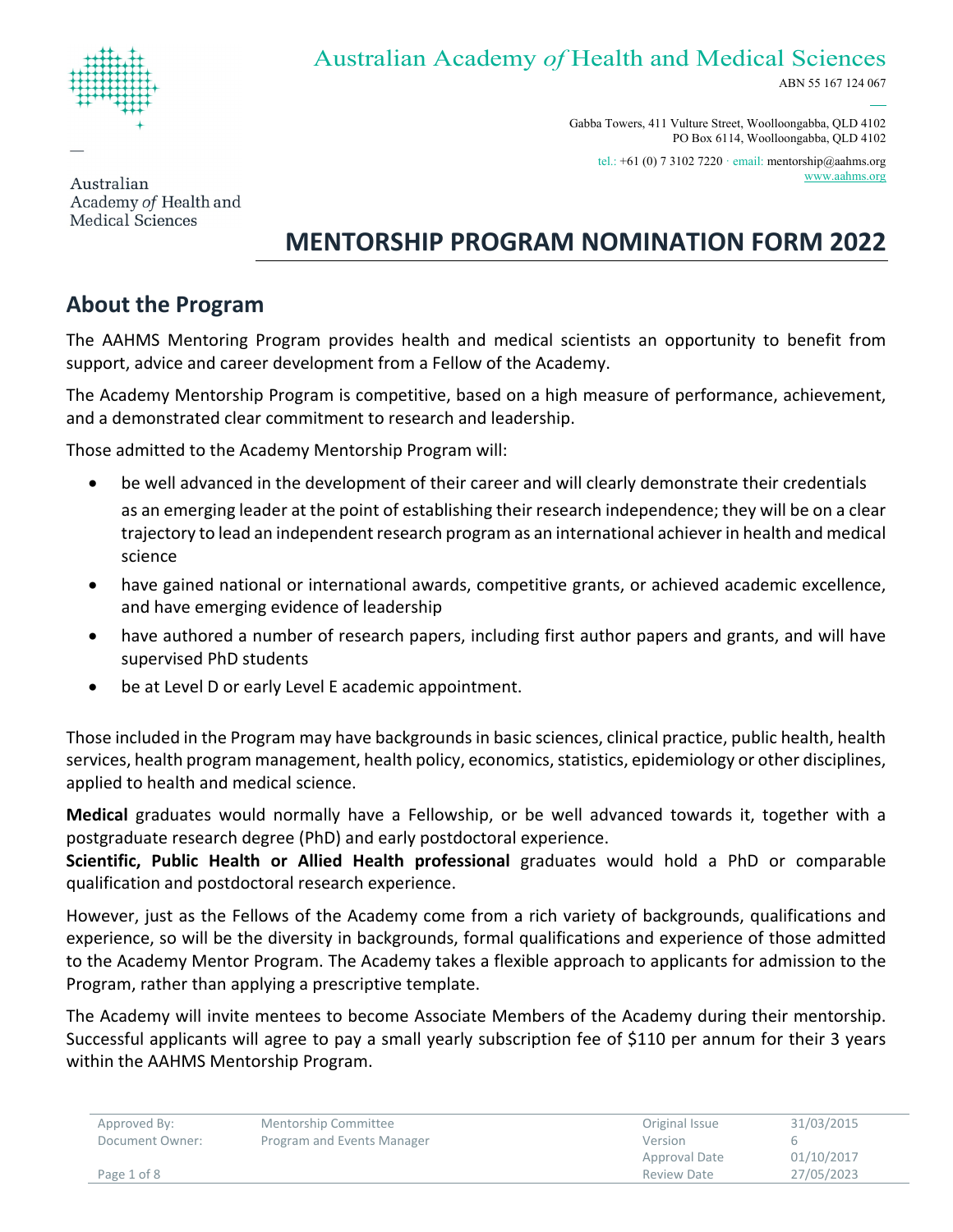| <b>SECTION 1A - PERSONAL DETAILS</b>                      |                                                                                                                                     |  |
|-----------------------------------------------------------|-------------------------------------------------------------------------------------------------------------------------------------|--|
| Title                                                     | <b>Title</b><br>Other:                                                                                                              |  |
| Surname                                                   |                                                                                                                                     |  |
| Given Name                                                |                                                                                                                                     |  |
| Post-nominals<br>(Degrees, Honours & Decorations)         |                                                                                                                                     |  |
| Date of Birth (dd/mm/yyyy)                                |                                                                                                                                     |  |
| Gender                                                    |                                                                                                                                     |  |
| Citizenship/Residency                                     | <b>Australian Citizen</b>                                                                                                           |  |
|                                                           | $\Box$ Australian Permanent Resident<br>Country of Citizenship                                                                      |  |
| Are you of Aboriginal or Torres<br>Strait Islander origin | $\Box$ No<br>$\Box$ Yes, Aboriginal<br>$\Box$ Yes, Torres Strait Islander<br>$\Box$ Yes, both Aboriginal and Torres Strait Islander |  |

| <b>SECTION 1B - CONTACT DETAILS</b>                                 |  |  |  |
|---------------------------------------------------------------------|--|--|--|
| <b>CONTACT INFORMATION</b>                                          |  |  |  |
| <b>Email address</b>                                                |  |  |  |
| Mailing address                                                     |  |  |  |
| Telephone (work)                                                    |  |  |  |
| Mobile or Home Phone                                                |  |  |  |
| PROFESSIONAL INFORMATION                                            |  |  |  |
| Primary Position*                                                   |  |  |  |
| Current Institution*                                                |  |  |  |
| <b>Current Supervisor</b>                                           |  |  |  |
| <b>Qualifications Completed</b>                                     |  |  |  |
| Current study or training program<br>being undertaken (if relevant) |  |  |  |
| Institution                                                         |  |  |  |
| Expected completion date                                            |  |  |  |

*\* Additional appointments should be listed in your Curriculum Vitae [\(section 4\)](#page-6-0)*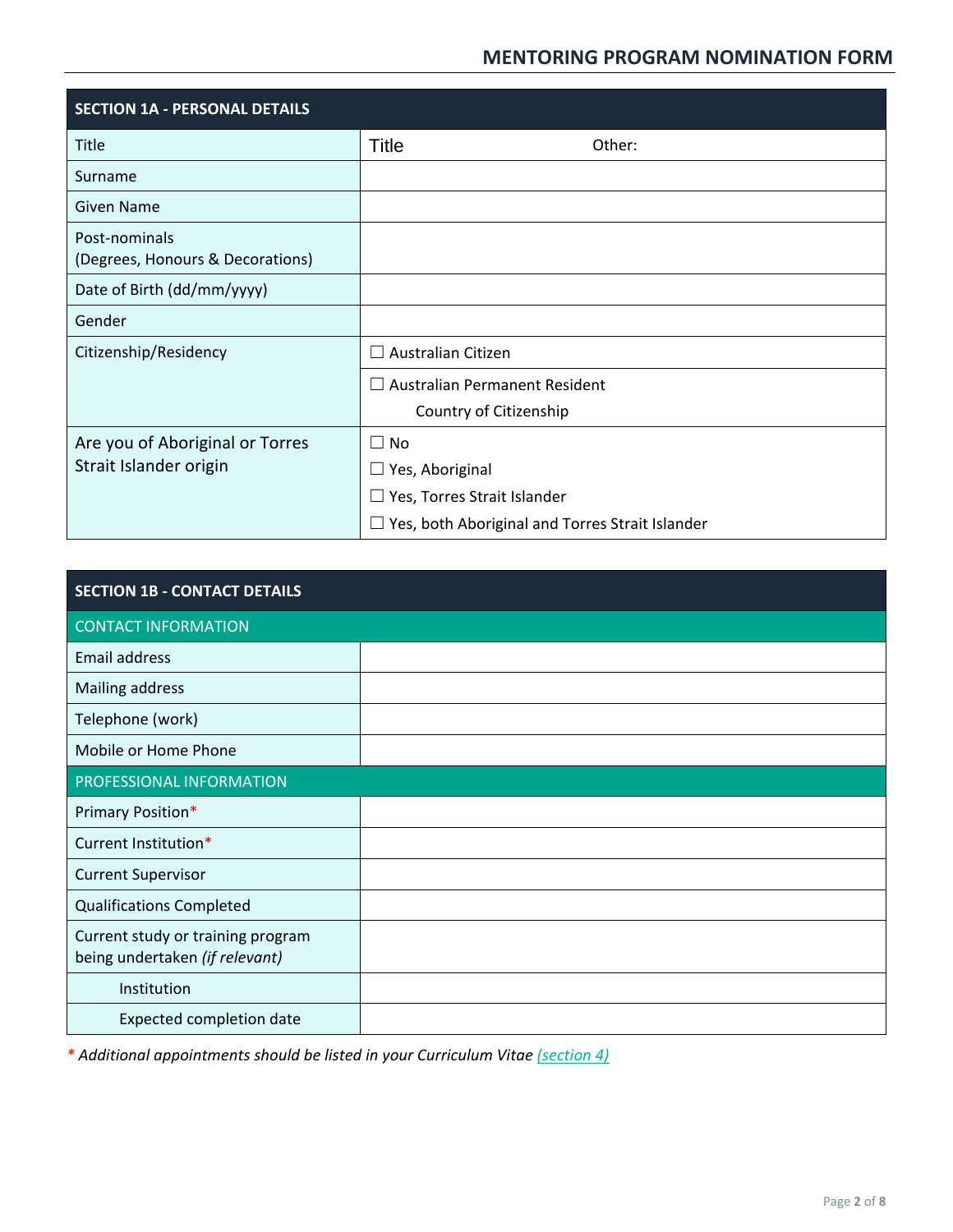| <b>SECTION 2 - SPECIALITY DETAILS</b> |  |  |  |  |
|---------------------------------------|--|--|--|--|
| Please list your speciality details   |  |  |  |  |
| <b>Primary Discipline</b>             |  |  |  |  |
| <b>Research Focus</b>                 |  |  |  |  |
| Clinical Focus (if applicable)        |  |  |  |  |

# **SECTION 3 – ESSENTIAL INFORMATION**

## **REASONS FOR WANTING TO PARTICIPATE IN THE AAHMS MENTORING PROGRAM**

*Please set out briefly your objectives and expected outcomes from participating in this Program*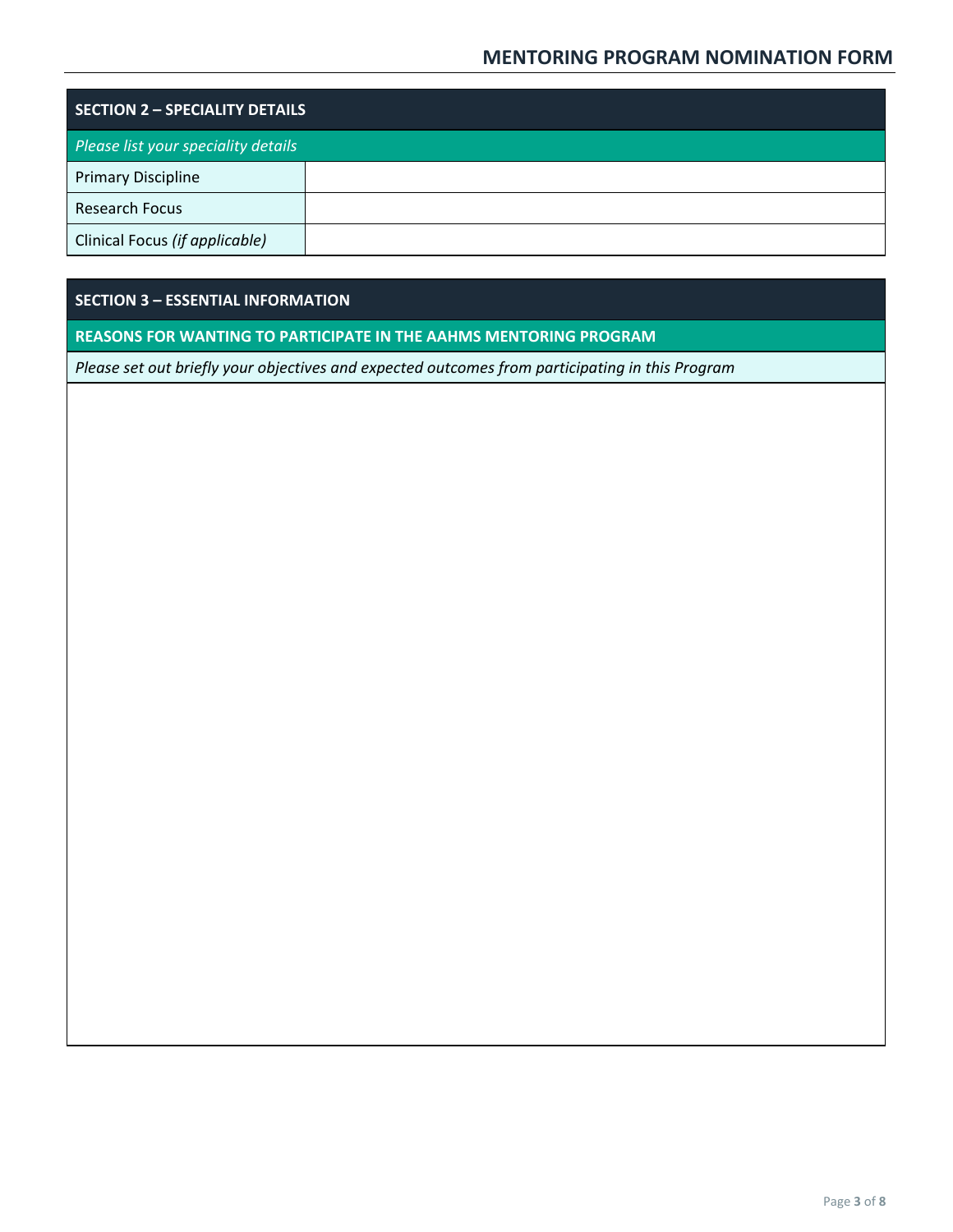# **CAREER OBJECTIVES**

*Please set out briefly your career path trajectory, as you see it at present*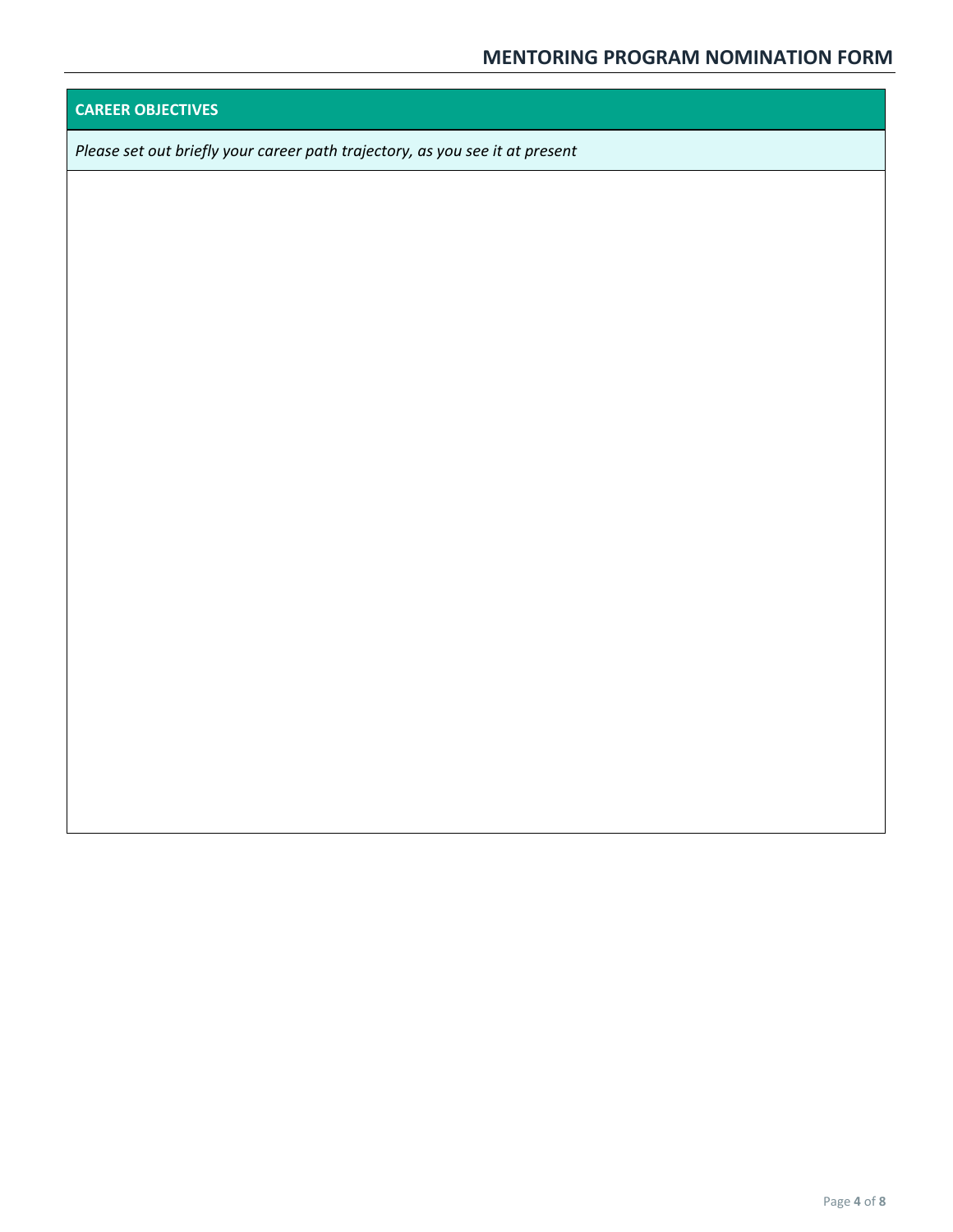# **MENTOR**

*Are there any particular qualities or characteristics that that you would like in your Mentor?*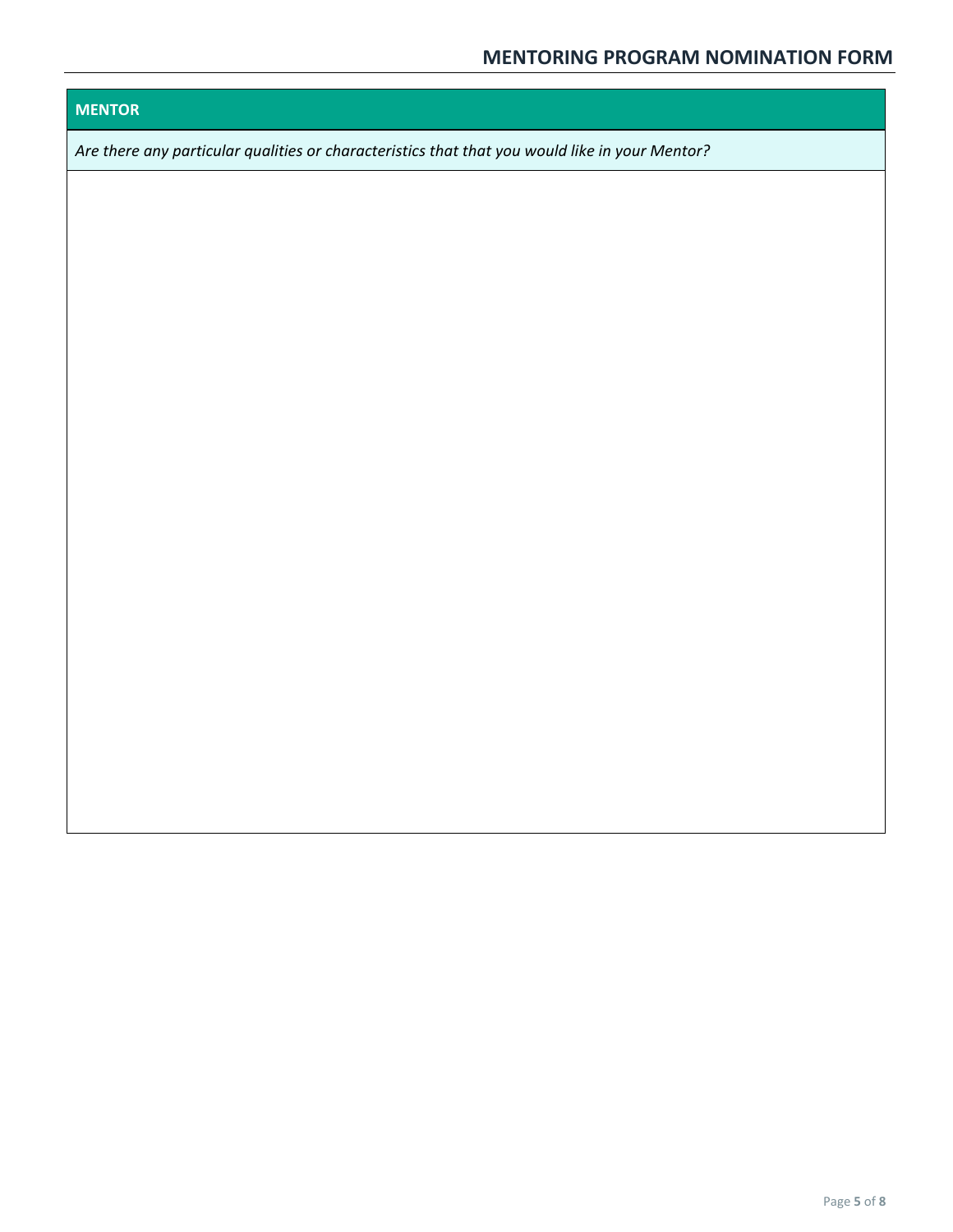## **ANY OTHER RELEVANT INFORMATION**

*Is there any other information you would like to add?*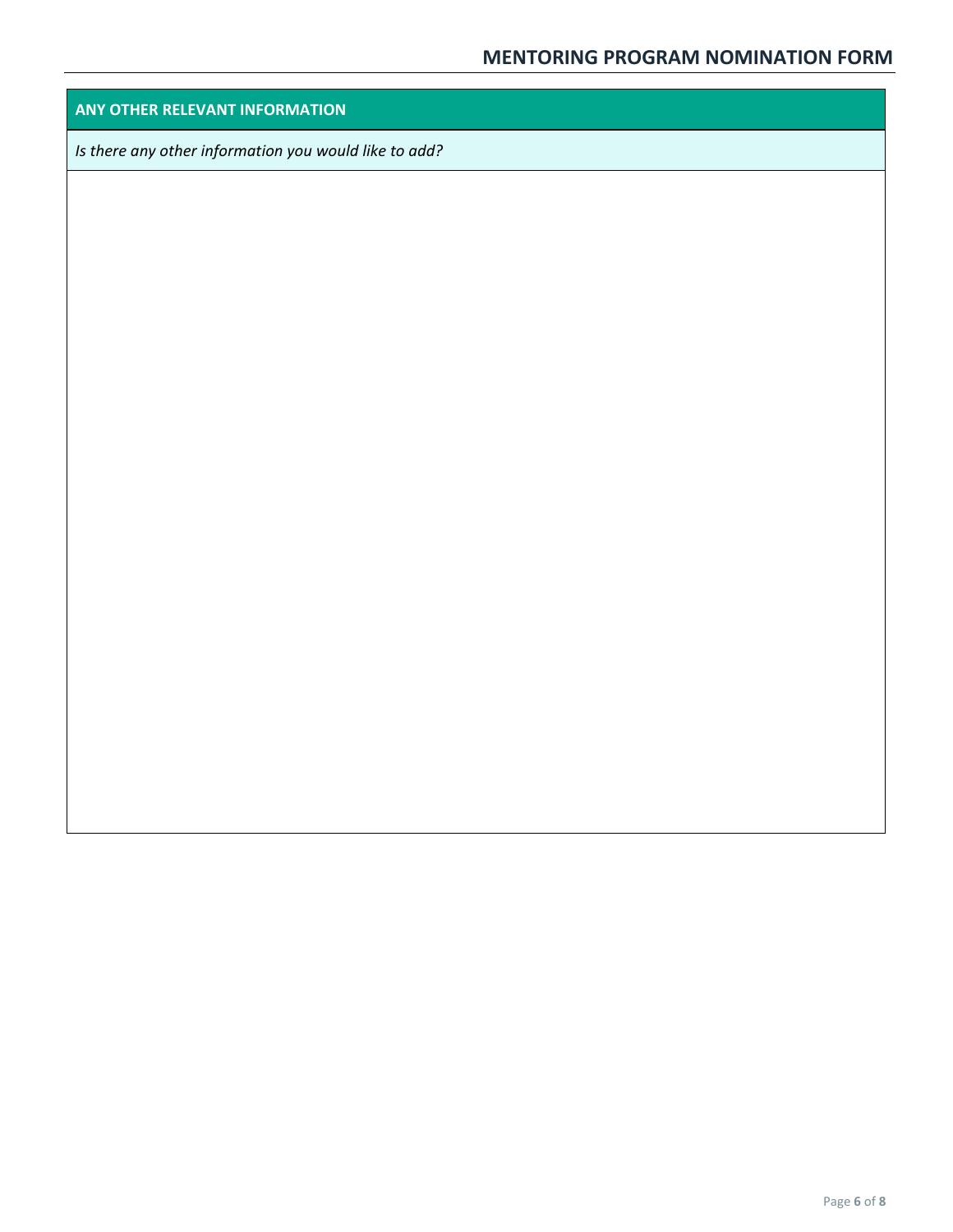#### <span id="page-6-0"></span>**SECTION 4 – SUPPORTING DOCUMENTATION**

#### **A. CURRICULUM VITAE – please submit as a separate document**

Please include the following information in the Curriculum Vitae, where relevant:

- Name
- Current Appointments/Positions
- Previous Appointments/Positions
- Awards and Honours
- Academic Record and Qualifications
- Teaching and Mentoring
- Academic and Research Leadership
- Professional Service and Activities
- Research Grants
- Conference Presentations

## **SECTION 5 - REFEREES**

Please provide the names and contact details of **three** referees who have agreed to be contacted.

*Ideally, referees will have a knowledge of your strengths and characteristics that may need development, and with whom your AAHMS Mentor may have confidential discussions.*

| <b>REFEREE 1</b>         |  |  |
|--------------------------|--|--|
| <b>Full Name</b>         |  |  |
| <b>Primary Position</b>  |  |  |
| Institution/Organisation |  |  |
| Email address            |  |  |
| <b>REFEREE 2</b>         |  |  |
| <b>Full Name</b>         |  |  |
| <b>Primary Position</b>  |  |  |
| Institution/Organisation |  |  |
| Email address            |  |  |
| <b>REFEREE 3</b>         |  |  |
| <b>Full Name</b>         |  |  |
| <b>Primary Position</b>  |  |  |
| Institution/Organisation |  |  |
| Email address            |  |  |